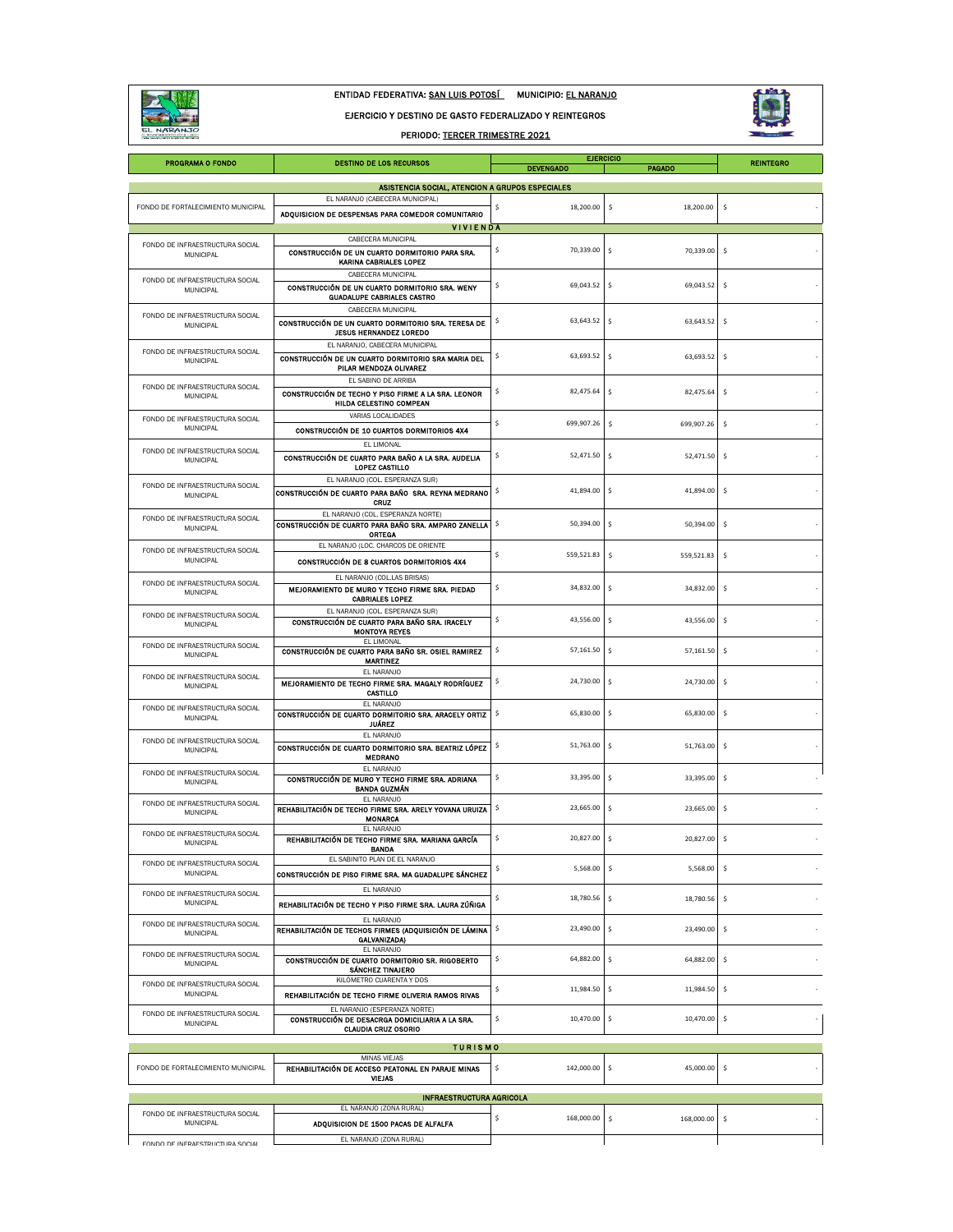| AGUA POTABLE Y SANEAMIENTO<br><b>AGUA POTABLE</b><br>EL NARANJO (CABECERA MUNICIPAL)<br>FONDO DE INFRAESTRUCTURA SOCIAL<br>\$<br>821,551.38<br>$\hat{\mathsf{S}}$<br>821,551.38<br>\$<br>MEJORAMIENTO DE LA LINEA PRICIPAL DE AGUA POTABLE EN<br>MUNICIPAL<br>CALLES BENITO JUAREZ Y VENUSTIANO CARRANZA<br>EL NARANJO (CABECERA MUNICIPAL)<br>FONDO DE INFRAESTRUCTURA SOCIAL<br>\$<br>81,031.80<br>\$<br>\$<br>MEJORAMIENTO DE LA RED DE AGUA POTABLE EN CALLE JUAN<br>81,031.80<br>MUNICIPAL<br><b>ALVAREZ</b><br><b>ALCANTARILLADO Y DRENAJE</b><br>EL NARANJO (CABECERA MUNICIPAL)<br>FONDO DE INFRAESTRUCTURA SOCIAL<br>CONSTRUCCION DE RED DE DRENAJE SANITARIO EN CALLE<br>\$<br>148,766.85<br>\$<br>\$<br>148,765.85<br>MUNICIPAL<br>MIGUEL ALEMAN ENTRE FRANCISCO I. MADERO Y ALAVARO<br><b>OBREGON</b><br>MANEJO DE RESIDUOS SÓLIDOS<br>EL NARANJO (CABECERA MUNICIPAL)<br>FONDO DE FORTALECIMIENTO MUNICIPAL<br>\$<br>858,680.50<br>\$<br>\$<br>578,645.93<br>MANTENIMIENTO DEL RELLENO SANITARIO<br>EL NARANJO (CABECERA MUNICIPAL)<br>FONDO DE FORTALECIMIENTO MUNICIPAL<br>\$<br>229.408.99<br>$\hat{\mathsf{S}}$<br>\$<br>229,408.99<br>MANTENIMIENTO DE VEHICULOS RECOLECTORES DE BASURA<br>EL NARANJO (CABECERA MUNICIPAL)<br>FONDO DE FORTALECIMIENTO MUNICIPAL<br>\$<br>177,710.37<br>-\$<br>177,710.37<br>-\$<br>CONSTRUCCIÓN DE CERCADO PERIMETRAL EN RELLENO<br>SANITARIO SEGUNDA ETAPA<br><b>ELECTRIFICACIÓN</b><br>EL NARANJO<br>FONDO DE FORTALECIMIENTO MUNICIPAL<br>\$<br>\$<br>33,119.50<br>\$<br>33,119.50<br>ADOUISICION DE BATERIAS PARA EL MEJORAMIENTO DE TRES<br><b>PLANTAS SOLARES</b><br>EL NARANJO (EJIDO ABRITAS)<br>FONDO DE INFRAESTRUCTURA SOCIAL<br>\$<br>\$<br>\$<br>247,383.77<br>247,383.77<br>MUNICIPAL<br>AMPLIACIÓN DE RED ELÉCTRICA EN CAMINO A LA JOYA<br>EL NARANJO (EJ. EL SABINITO PLAN)<br>FONDO DE INFRAESTRUCTURA SOCIAL<br>\$<br>\$<br>-\$<br>211.544.03<br>CONSTRUCCION DE LINEA DE MEDIA Y BAJA TENSION DE<br>211,544.03<br>MUNICIPAL<br><b>CARRETERA A VALLES S/N</b><br>EL NARANJO (EJ. MAGUEY DE ORIENTE)<br>FONDO DE INFRAESTRUCTURA SOCIAL<br>\$<br>37,417.93<br>\$<br>\$<br>37,417.93<br>CONSTRUCCION DE LINEA DE MEDIA Y BAJA TENSION EN CALLE<br>MUNICIPAL<br>MANUEL AVILA CAMACHO<br>FI NARANIO<br>FONDO DE INFRAESTRUCTURA SOCIAL<br>\$<br>43,529.71<br>\$<br>\$<br>73,529.71<br>CONSTRUCCION DE LINEA DE BAJA TENSIÓN EN PRIVADA SIN<br>MUNICIPAL<br><b>NOMBRE</b><br>EL NARANJO<br>FONDO DE INFRAESTRUCTURA SOCIAL<br>\$<br>14,334.68<br>\$<br>14,334.68<br>-\$<br>SUMINISTRO E INSTALACIÓN DE TRANSFORMADOR Y RETENIDA<br>MUNICIPAL<br><b>R.S.A.</b><br>EL NARANJO ( COL. PLAN DE SAN LUIS)<br>FONDO DE INFRAESTRUCTURA SOCIAL<br>\$<br>60,000,00<br>\$<br>\$<br>60,000.00<br>CONSTRUCCIÓN DE LÍNEA DE BAJA TENSIÓN EN CALLE<br>MUNICIPAL<br><b>ALMENDROS</b><br>EL NARANJO (COL. ESPERANZA NORTE)<br>FONDO DE INFRAESTRUCTURA SOCIAL<br>\$<br>142,295.88<br>\$<br>\$<br>CONSTRUCCION DE LINEA DE MEDIA Y BAJA TENSIÓN EN CALLE<br>142,295.88<br>MUNICIPAL<br>SOR JUANA INES DE LA CRUZ<br>EL NARANJO (COL. LAS GRANJAS)<br>FONDO DE INFRAESTRUCTURA SOCIAL<br>\$<br>$\hat{\mathsf{s}}$<br>20,000.00<br>\$.<br>20,000.00<br>CONSTRUCCIÓN DE LÍNEA DE BAJA TENSIÓN EN CALLE<br>MUNICIPAL<br><b>MANZANOS</b><br>FI NARANJO<br>FONDO DE INFRAESTRUCTURA SOCIAL<br>\$<br>41,082.14<br>\$<br>\$.<br>CONSTRUCCIÓN DE LÍNEA DE BAJA TENSIÓN EN PRIVADA LÓPEZ<br>41,082.14<br><b>MUNICIPAL</b><br><b>MATEOS</b><br>EL NARANJO<br>FONDO DE INFRAESTRUCTURA SOCIAL<br>\$<br>18,702.74<br>\$<br>18,702.74<br>\$<br>CONSTRUCCIÓN DE LÍNEA DE BAJA TENSIÓN EN CARRETERA<br>MUNICIPAL<br>BARRA DE NAVIDAD<br>DESAROLLO URBANO<br>COLONIA EL NARANJITO<br>FONDO DE INFRAESTRUCTURA SOCIAL<br>PAVIMENTACION CON CONCRETO HIDRAULICO DE CALLE<br>\$<br>2,266,012.67<br>$\mathsf{S}$<br>2,266,012.67<br>\$<br>MUNICIPAL<br>ADOLFO LOPEZ MATEOS ENTRE COMONFORT Y MIGUEL<br><b>ALEMAN</b><br>CABECERA MUNICIPAL<br>FONDO DE INFRAESTRUCTURA SOCIAL<br>PAVIMENTACION CON CARPETA ASFALTICA DE CALLES<br>\$<br>2,055,600.29<br>Ŝ<br>2,055,600.29<br>\$<br>MUNICIPAL<br>PONCIANO ARRIAGA Y LANZAGORTA ENTRE JORGE PASQUEL Y<br><b>BLÁS ESCONTRÍA</b><br>EL NARANJO (ESPERANZA SUR)<br>FONDO DE INFRAESTRUCTURA SOCIAL<br>376,500.22<br>\$<br>-\$<br>376,500.22<br>\$.<br>REVESTIMIENTO CON MATERIAL DE BANCO DE CALLE JUAN<br>MUNICIPAL<br>ALVAREZ ENTRE ADOLFO LOPEZ MATEOS Y LAZARO CARDENAS | FUINDU DE INFRAEJTROUTURA JUURE<br>MUNICIPAL | ADQUISICION DE ALAMBRE DE PÚA | \$<br>80,000.00 \$ | 80,000.00 | -\$ |  |  |  |
|---------------------------------------------------------------------------------------------------------------------------------------------------------------------------------------------------------------------------------------------------------------------------------------------------------------------------------------------------------------------------------------------------------------------------------------------------------------------------------------------------------------------------------------------------------------------------------------------------------------------------------------------------------------------------------------------------------------------------------------------------------------------------------------------------------------------------------------------------------------------------------------------------------------------------------------------------------------------------------------------------------------------------------------------------------------------------------------------------------------------------------------------------------------------------------------------------------------------------------------------------------------------------------------------------------------------------------------------------------------------------------------------------------------------------------------------------------------------------------------------------------------------------------------------------------------------------------------------------------------------------------------------------------------------------------------------------------------------------------------------------------------------------------------------------------------------------------------------------------------------------------------------------------------------------------------------------------------------------------------------------------------------------------------------------------------------------------------------------------------------------------------------------------------------------------------------------------------------------------------------------------------------------------------------------------------------------------------------------------------------------------------------------------------------------------------------------------------------------------------------------------------------------------------------------------------------------------------------------------------------------------------------------------------------------------------------------------------------------------------------------------------------------------------------------------------------------------------------------------------------------------------------------------------------------------------------------------------------------------------------------------------------------------------------------------------------------------------------------------------------------------------------------------------------------------------------------------------------------------------------------------------------------------------------------------------------------------------------------------------------------------------------------------------------------------------------------------------------------------------------------------------------------------------------------------------------------------------------------------------------------------------------------------------------------------------------------------------------------------------------------------------------------------------------------------------------------------------------------------------------------------------------------------------------------------------------------------------------------------------------------------------------------------------------------------------------------------------------------------------------------------------------------------------------------------------------------------------------------------------------------------------------------------------------------------------------------------------------------------------------------------------------------------------------------------------------------|----------------------------------------------|-------------------------------|--------------------|-----------|-----|--|--|--|
|                                                                                                                                                                                                                                                                                                                                                                                                                                                                                                                                                                                                                                                                                                                                                                                                                                                                                                                                                                                                                                                                                                                                                                                                                                                                                                                                                                                                                                                                                                                                                                                                                                                                                                                                                                                                                                                                                                                                                                                                                                                                                                                                                                                                                                                                                                                                                                                                                                                                                                                                                                                                                                                                                                                                                                                                                                                                                                                                                                                                                                                                                                                                                                                                                                                                                                                                                                                                                                                                                                                                                                                                                                                                                                                                                                                                                                                                                                                                                                                                                                                                                                                                                                                                                                                                                                                                                                                                                                                   |                                              |                               |                    |           |     |  |  |  |
|                                                                                                                                                                                                                                                                                                                                                                                                                                                                                                                                                                                                                                                                                                                                                                                                                                                                                                                                                                                                                                                                                                                                                                                                                                                                                                                                                                                                                                                                                                                                                                                                                                                                                                                                                                                                                                                                                                                                                                                                                                                                                                                                                                                                                                                                                                                                                                                                                                                                                                                                                                                                                                                                                                                                                                                                                                                                                                                                                                                                                                                                                                                                                                                                                                                                                                                                                                                                                                                                                                                                                                                                                                                                                                                                                                                                                                                                                                                                                                                                                                                                                                                                                                                                                                                                                                                                                                                                                                                   |                                              |                               |                    |           |     |  |  |  |
|                                                                                                                                                                                                                                                                                                                                                                                                                                                                                                                                                                                                                                                                                                                                                                                                                                                                                                                                                                                                                                                                                                                                                                                                                                                                                                                                                                                                                                                                                                                                                                                                                                                                                                                                                                                                                                                                                                                                                                                                                                                                                                                                                                                                                                                                                                                                                                                                                                                                                                                                                                                                                                                                                                                                                                                                                                                                                                                                                                                                                                                                                                                                                                                                                                                                                                                                                                                                                                                                                                                                                                                                                                                                                                                                                                                                                                                                                                                                                                                                                                                                                                                                                                                                                                                                                                                                                                                                                                                   |                                              |                               |                    |           |     |  |  |  |
|                                                                                                                                                                                                                                                                                                                                                                                                                                                                                                                                                                                                                                                                                                                                                                                                                                                                                                                                                                                                                                                                                                                                                                                                                                                                                                                                                                                                                                                                                                                                                                                                                                                                                                                                                                                                                                                                                                                                                                                                                                                                                                                                                                                                                                                                                                                                                                                                                                                                                                                                                                                                                                                                                                                                                                                                                                                                                                                                                                                                                                                                                                                                                                                                                                                                                                                                                                                                                                                                                                                                                                                                                                                                                                                                                                                                                                                                                                                                                                                                                                                                                                                                                                                                                                                                                                                                                                                                                                                   |                                              |                               |                    |           |     |  |  |  |
|                                                                                                                                                                                                                                                                                                                                                                                                                                                                                                                                                                                                                                                                                                                                                                                                                                                                                                                                                                                                                                                                                                                                                                                                                                                                                                                                                                                                                                                                                                                                                                                                                                                                                                                                                                                                                                                                                                                                                                                                                                                                                                                                                                                                                                                                                                                                                                                                                                                                                                                                                                                                                                                                                                                                                                                                                                                                                                                                                                                                                                                                                                                                                                                                                                                                                                                                                                                                                                                                                                                                                                                                                                                                                                                                                                                                                                                                                                                                                                                                                                                                                                                                                                                                                                                                                                                                                                                                                                                   |                                              |                               |                    |           |     |  |  |  |
|                                                                                                                                                                                                                                                                                                                                                                                                                                                                                                                                                                                                                                                                                                                                                                                                                                                                                                                                                                                                                                                                                                                                                                                                                                                                                                                                                                                                                                                                                                                                                                                                                                                                                                                                                                                                                                                                                                                                                                                                                                                                                                                                                                                                                                                                                                                                                                                                                                                                                                                                                                                                                                                                                                                                                                                                                                                                                                                                                                                                                                                                                                                                                                                                                                                                                                                                                                                                                                                                                                                                                                                                                                                                                                                                                                                                                                                                                                                                                                                                                                                                                                                                                                                                                                                                                                                                                                                                                                                   |                                              |                               |                    |           |     |  |  |  |
|                                                                                                                                                                                                                                                                                                                                                                                                                                                                                                                                                                                                                                                                                                                                                                                                                                                                                                                                                                                                                                                                                                                                                                                                                                                                                                                                                                                                                                                                                                                                                                                                                                                                                                                                                                                                                                                                                                                                                                                                                                                                                                                                                                                                                                                                                                                                                                                                                                                                                                                                                                                                                                                                                                                                                                                                                                                                                                                                                                                                                                                                                                                                                                                                                                                                                                                                                                                                                                                                                                                                                                                                                                                                                                                                                                                                                                                                                                                                                                                                                                                                                                                                                                                                                                                                                                                                                                                                                                                   |                                              |                               |                    |           |     |  |  |  |
|                                                                                                                                                                                                                                                                                                                                                                                                                                                                                                                                                                                                                                                                                                                                                                                                                                                                                                                                                                                                                                                                                                                                                                                                                                                                                                                                                                                                                                                                                                                                                                                                                                                                                                                                                                                                                                                                                                                                                                                                                                                                                                                                                                                                                                                                                                                                                                                                                                                                                                                                                                                                                                                                                                                                                                                                                                                                                                                                                                                                                                                                                                                                                                                                                                                                                                                                                                                                                                                                                                                                                                                                                                                                                                                                                                                                                                                                                                                                                                                                                                                                                                                                                                                                                                                                                                                                                                                                                                                   |                                              |                               |                    |           |     |  |  |  |
|                                                                                                                                                                                                                                                                                                                                                                                                                                                                                                                                                                                                                                                                                                                                                                                                                                                                                                                                                                                                                                                                                                                                                                                                                                                                                                                                                                                                                                                                                                                                                                                                                                                                                                                                                                                                                                                                                                                                                                                                                                                                                                                                                                                                                                                                                                                                                                                                                                                                                                                                                                                                                                                                                                                                                                                                                                                                                                                                                                                                                                                                                                                                                                                                                                                                                                                                                                                                                                                                                                                                                                                                                                                                                                                                                                                                                                                                                                                                                                                                                                                                                                                                                                                                                                                                                                                                                                                                                                                   |                                              |                               |                    |           |     |  |  |  |
|                                                                                                                                                                                                                                                                                                                                                                                                                                                                                                                                                                                                                                                                                                                                                                                                                                                                                                                                                                                                                                                                                                                                                                                                                                                                                                                                                                                                                                                                                                                                                                                                                                                                                                                                                                                                                                                                                                                                                                                                                                                                                                                                                                                                                                                                                                                                                                                                                                                                                                                                                                                                                                                                                                                                                                                                                                                                                                                                                                                                                                                                                                                                                                                                                                                                                                                                                                                                                                                                                                                                                                                                                                                                                                                                                                                                                                                                                                                                                                                                                                                                                                                                                                                                                                                                                                                                                                                                                                                   |                                              |                               |                    |           |     |  |  |  |
|                                                                                                                                                                                                                                                                                                                                                                                                                                                                                                                                                                                                                                                                                                                                                                                                                                                                                                                                                                                                                                                                                                                                                                                                                                                                                                                                                                                                                                                                                                                                                                                                                                                                                                                                                                                                                                                                                                                                                                                                                                                                                                                                                                                                                                                                                                                                                                                                                                                                                                                                                                                                                                                                                                                                                                                                                                                                                                                                                                                                                                                                                                                                                                                                                                                                                                                                                                                                                                                                                                                                                                                                                                                                                                                                                                                                                                                                                                                                                                                                                                                                                                                                                                                                                                                                                                                                                                                                                                                   |                                              |                               |                    |           |     |  |  |  |
|                                                                                                                                                                                                                                                                                                                                                                                                                                                                                                                                                                                                                                                                                                                                                                                                                                                                                                                                                                                                                                                                                                                                                                                                                                                                                                                                                                                                                                                                                                                                                                                                                                                                                                                                                                                                                                                                                                                                                                                                                                                                                                                                                                                                                                                                                                                                                                                                                                                                                                                                                                                                                                                                                                                                                                                                                                                                                                                                                                                                                                                                                                                                                                                                                                                                                                                                                                                                                                                                                                                                                                                                                                                                                                                                                                                                                                                                                                                                                                                                                                                                                                                                                                                                                                                                                                                                                                                                                                                   |                                              |                               |                    |           |     |  |  |  |
|                                                                                                                                                                                                                                                                                                                                                                                                                                                                                                                                                                                                                                                                                                                                                                                                                                                                                                                                                                                                                                                                                                                                                                                                                                                                                                                                                                                                                                                                                                                                                                                                                                                                                                                                                                                                                                                                                                                                                                                                                                                                                                                                                                                                                                                                                                                                                                                                                                                                                                                                                                                                                                                                                                                                                                                                                                                                                                                                                                                                                                                                                                                                                                                                                                                                                                                                                                                                                                                                                                                                                                                                                                                                                                                                                                                                                                                                                                                                                                                                                                                                                                                                                                                                                                                                                                                                                                                                                                                   |                                              |                               |                    |           |     |  |  |  |
|                                                                                                                                                                                                                                                                                                                                                                                                                                                                                                                                                                                                                                                                                                                                                                                                                                                                                                                                                                                                                                                                                                                                                                                                                                                                                                                                                                                                                                                                                                                                                                                                                                                                                                                                                                                                                                                                                                                                                                                                                                                                                                                                                                                                                                                                                                                                                                                                                                                                                                                                                                                                                                                                                                                                                                                                                                                                                                                                                                                                                                                                                                                                                                                                                                                                                                                                                                                                                                                                                                                                                                                                                                                                                                                                                                                                                                                                                                                                                                                                                                                                                                                                                                                                                                                                                                                                                                                                                                                   |                                              |                               |                    |           |     |  |  |  |
|                                                                                                                                                                                                                                                                                                                                                                                                                                                                                                                                                                                                                                                                                                                                                                                                                                                                                                                                                                                                                                                                                                                                                                                                                                                                                                                                                                                                                                                                                                                                                                                                                                                                                                                                                                                                                                                                                                                                                                                                                                                                                                                                                                                                                                                                                                                                                                                                                                                                                                                                                                                                                                                                                                                                                                                                                                                                                                                                                                                                                                                                                                                                                                                                                                                                                                                                                                                                                                                                                                                                                                                                                                                                                                                                                                                                                                                                                                                                                                                                                                                                                                                                                                                                                                                                                                                                                                                                                                                   |                                              |                               |                    |           |     |  |  |  |
|                                                                                                                                                                                                                                                                                                                                                                                                                                                                                                                                                                                                                                                                                                                                                                                                                                                                                                                                                                                                                                                                                                                                                                                                                                                                                                                                                                                                                                                                                                                                                                                                                                                                                                                                                                                                                                                                                                                                                                                                                                                                                                                                                                                                                                                                                                                                                                                                                                                                                                                                                                                                                                                                                                                                                                                                                                                                                                                                                                                                                                                                                                                                                                                                                                                                                                                                                                                                                                                                                                                                                                                                                                                                                                                                                                                                                                                                                                                                                                                                                                                                                                                                                                                                                                                                                                                                                                                                                                                   |                                              |                               |                    |           |     |  |  |  |
|                                                                                                                                                                                                                                                                                                                                                                                                                                                                                                                                                                                                                                                                                                                                                                                                                                                                                                                                                                                                                                                                                                                                                                                                                                                                                                                                                                                                                                                                                                                                                                                                                                                                                                                                                                                                                                                                                                                                                                                                                                                                                                                                                                                                                                                                                                                                                                                                                                                                                                                                                                                                                                                                                                                                                                                                                                                                                                                                                                                                                                                                                                                                                                                                                                                                                                                                                                                                                                                                                                                                                                                                                                                                                                                                                                                                                                                                                                                                                                                                                                                                                                                                                                                                                                                                                                                                                                                                                                                   |                                              |                               |                    |           |     |  |  |  |
|                                                                                                                                                                                                                                                                                                                                                                                                                                                                                                                                                                                                                                                                                                                                                                                                                                                                                                                                                                                                                                                                                                                                                                                                                                                                                                                                                                                                                                                                                                                                                                                                                                                                                                                                                                                                                                                                                                                                                                                                                                                                                                                                                                                                                                                                                                                                                                                                                                                                                                                                                                                                                                                                                                                                                                                                                                                                                                                                                                                                                                                                                                                                                                                                                                                                                                                                                                                                                                                                                                                                                                                                                                                                                                                                                                                                                                                                                                                                                                                                                                                                                                                                                                                                                                                                                                                                                                                                                                                   |                                              |                               |                    |           |     |  |  |  |
|                                                                                                                                                                                                                                                                                                                                                                                                                                                                                                                                                                                                                                                                                                                                                                                                                                                                                                                                                                                                                                                                                                                                                                                                                                                                                                                                                                                                                                                                                                                                                                                                                                                                                                                                                                                                                                                                                                                                                                                                                                                                                                                                                                                                                                                                                                                                                                                                                                                                                                                                                                                                                                                                                                                                                                                                                                                                                                                                                                                                                                                                                                                                                                                                                                                                                                                                                                                                                                                                                                                                                                                                                                                                                                                                                                                                                                                                                                                                                                                                                                                                                                                                                                                                                                                                                                                                                                                                                                                   |                                              |                               |                    |           |     |  |  |  |
|                                                                                                                                                                                                                                                                                                                                                                                                                                                                                                                                                                                                                                                                                                                                                                                                                                                                                                                                                                                                                                                                                                                                                                                                                                                                                                                                                                                                                                                                                                                                                                                                                                                                                                                                                                                                                                                                                                                                                                                                                                                                                                                                                                                                                                                                                                                                                                                                                                                                                                                                                                                                                                                                                                                                                                                                                                                                                                                                                                                                                                                                                                                                                                                                                                                                                                                                                                                                                                                                                                                                                                                                                                                                                                                                                                                                                                                                                                                                                                                                                                                                                                                                                                                                                                                                                                                                                                                                                                                   |                                              |                               |                    |           |     |  |  |  |
|                                                                                                                                                                                                                                                                                                                                                                                                                                                                                                                                                                                                                                                                                                                                                                                                                                                                                                                                                                                                                                                                                                                                                                                                                                                                                                                                                                                                                                                                                                                                                                                                                                                                                                                                                                                                                                                                                                                                                                                                                                                                                                                                                                                                                                                                                                                                                                                                                                                                                                                                                                                                                                                                                                                                                                                                                                                                                                                                                                                                                                                                                                                                                                                                                                                                                                                                                                                                                                                                                                                                                                                                                                                                                                                                                                                                                                                                                                                                                                                                                                                                                                                                                                                                                                                                                                                                                                                                                                                   |                                              |                               |                    |           |     |  |  |  |
|                                                                                                                                                                                                                                                                                                                                                                                                                                                                                                                                                                                                                                                                                                                                                                                                                                                                                                                                                                                                                                                                                                                                                                                                                                                                                                                                                                                                                                                                                                                                                                                                                                                                                                                                                                                                                                                                                                                                                                                                                                                                                                                                                                                                                                                                                                                                                                                                                                                                                                                                                                                                                                                                                                                                                                                                                                                                                                                                                                                                                                                                                                                                                                                                                                                                                                                                                                                                                                                                                                                                                                                                                                                                                                                                                                                                                                                                                                                                                                                                                                                                                                                                                                                                                                                                                                                                                                                                                                                   |                                              |                               |                    |           |     |  |  |  |
|                                                                                                                                                                                                                                                                                                                                                                                                                                                                                                                                                                                                                                                                                                                                                                                                                                                                                                                                                                                                                                                                                                                                                                                                                                                                                                                                                                                                                                                                                                                                                                                                                                                                                                                                                                                                                                                                                                                                                                                                                                                                                                                                                                                                                                                                                                                                                                                                                                                                                                                                                                                                                                                                                                                                                                                                                                                                                                                                                                                                                                                                                                                                                                                                                                                                                                                                                                                                                                                                                                                                                                                                                                                                                                                                                                                                                                                                                                                                                                                                                                                                                                                                                                                                                                                                                                                                                                                                                                                   |                                              |                               |                    |           |     |  |  |  |
|                                                                                                                                                                                                                                                                                                                                                                                                                                                                                                                                                                                                                                                                                                                                                                                                                                                                                                                                                                                                                                                                                                                                                                                                                                                                                                                                                                                                                                                                                                                                                                                                                                                                                                                                                                                                                                                                                                                                                                                                                                                                                                                                                                                                                                                                                                                                                                                                                                                                                                                                                                                                                                                                                                                                                                                                                                                                                                                                                                                                                                                                                                                                                                                                                                                                                                                                                                                                                                                                                                                                                                                                                                                                                                                                                                                                                                                                                                                                                                                                                                                                                                                                                                                                                                                                                                                                                                                                                                                   |                                              |                               |                    |           |     |  |  |  |
|                                                                                                                                                                                                                                                                                                                                                                                                                                                                                                                                                                                                                                                                                                                                                                                                                                                                                                                                                                                                                                                                                                                                                                                                                                                                                                                                                                                                                                                                                                                                                                                                                                                                                                                                                                                                                                                                                                                                                                                                                                                                                                                                                                                                                                                                                                                                                                                                                                                                                                                                                                                                                                                                                                                                                                                                                                                                                                                                                                                                                                                                                                                                                                                                                                                                                                                                                                                                                                                                                                                                                                                                                                                                                                                                                                                                                                                                                                                                                                                                                                                                                                                                                                                                                                                                                                                                                                                                                                                   |                                              |                               |                    |           |     |  |  |  |
|                                                                                                                                                                                                                                                                                                                                                                                                                                                                                                                                                                                                                                                                                                                                                                                                                                                                                                                                                                                                                                                                                                                                                                                                                                                                                                                                                                                                                                                                                                                                                                                                                                                                                                                                                                                                                                                                                                                                                                                                                                                                                                                                                                                                                                                                                                                                                                                                                                                                                                                                                                                                                                                                                                                                                                                                                                                                                                                                                                                                                                                                                                                                                                                                                                                                                                                                                                                                                                                                                                                                                                                                                                                                                                                                                                                                                                                                                                                                                                                                                                                                                                                                                                                                                                                                                                                                                                                                                                                   |                                              |                               |                    |           |     |  |  |  |
|                                                                                                                                                                                                                                                                                                                                                                                                                                                                                                                                                                                                                                                                                                                                                                                                                                                                                                                                                                                                                                                                                                                                                                                                                                                                                                                                                                                                                                                                                                                                                                                                                                                                                                                                                                                                                                                                                                                                                                                                                                                                                                                                                                                                                                                                                                                                                                                                                                                                                                                                                                                                                                                                                                                                                                                                                                                                                                                                                                                                                                                                                                                                                                                                                                                                                                                                                                                                                                                                                                                                                                                                                                                                                                                                                                                                                                                                                                                                                                                                                                                                                                                                                                                                                                                                                                                                                                                                                                                   |                                              |                               |                    |           |     |  |  |  |
|                                                                                                                                                                                                                                                                                                                                                                                                                                                                                                                                                                                                                                                                                                                                                                                                                                                                                                                                                                                                                                                                                                                                                                                                                                                                                                                                                                                                                                                                                                                                                                                                                                                                                                                                                                                                                                                                                                                                                                                                                                                                                                                                                                                                                                                                                                                                                                                                                                                                                                                                                                                                                                                                                                                                                                                                                                                                                                                                                                                                                                                                                                                                                                                                                                                                                                                                                                                                                                                                                                                                                                                                                                                                                                                                                                                                                                                                                                                                                                                                                                                                                                                                                                                                                                                                                                                                                                                                                                                   |                                              |                               |                    |           |     |  |  |  |
|                                                                                                                                                                                                                                                                                                                                                                                                                                                                                                                                                                                                                                                                                                                                                                                                                                                                                                                                                                                                                                                                                                                                                                                                                                                                                                                                                                                                                                                                                                                                                                                                                                                                                                                                                                                                                                                                                                                                                                                                                                                                                                                                                                                                                                                                                                                                                                                                                                                                                                                                                                                                                                                                                                                                                                                                                                                                                                                                                                                                                                                                                                                                                                                                                                                                                                                                                                                                                                                                                                                                                                                                                                                                                                                                                                                                                                                                                                                                                                                                                                                                                                                                                                                                                                                                                                                                                                                                                                                   |                                              |                               |                    |           |     |  |  |  |
|                                                                                                                                                                                                                                                                                                                                                                                                                                                                                                                                                                                                                                                                                                                                                                                                                                                                                                                                                                                                                                                                                                                                                                                                                                                                                                                                                                                                                                                                                                                                                                                                                                                                                                                                                                                                                                                                                                                                                                                                                                                                                                                                                                                                                                                                                                                                                                                                                                                                                                                                                                                                                                                                                                                                                                                                                                                                                                                                                                                                                                                                                                                                                                                                                                                                                                                                                                                                                                                                                                                                                                                                                                                                                                                                                                                                                                                                                                                                                                                                                                                                                                                                                                                                                                                                                                                                                                                                                                                   |                                              |                               |                    |           |     |  |  |  |
|                                                                                                                                                                                                                                                                                                                                                                                                                                                                                                                                                                                                                                                                                                                                                                                                                                                                                                                                                                                                                                                                                                                                                                                                                                                                                                                                                                                                                                                                                                                                                                                                                                                                                                                                                                                                                                                                                                                                                                                                                                                                                                                                                                                                                                                                                                                                                                                                                                                                                                                                                                                                                                                                                                                                                                                                                                                                                                                                                                                                                                                                                                                                                                                                                                                                                                                                                                                                                                                                                                                                                                                                                                                                                                                                                                                                                                                                                                                                                                                                                                                                                                                                                                                                                                                                                                                                                                                                                                                   |                                              |                               |                    |           |     |  |  |  |
|                                                                                                                                                                                                                                                                                                                                                                                                                                                                                                                                                                                                                                                                                                                                                                                                                                                                                                                                                                                                                                                                                                                                                                                                                                                                                                                                                                                                                                                                                                                                                                                                                                                                                                                                                                                                                                                                                                                                                                                                                                                                                                                                                                                                                                                                                                                                                                                                                                                                                                                                                                                                                                                                                                                                                                                                                                                                                                                                                                                                                                                                                                                                                                                                                                                                                                                                                                                                                                                                                                                                                                                                                                                                                                                                                                                                                                                                                                                                                                                                                                                                                                                                                                                                                                                                                                                                                                                                                                                   |                                              |                               |                    |           |     |  |  |  |
|                                                                                                                                                                                                                                                                                                                                                                                                                                                                                                                                                                                                                                                                                                                                                                                                                                                                                                                                                                                                                                                                                                                                                                                                                                                                                                                                                                                                                                                                                                                                                                                                                                                                                                                                                                                                                                                                                                                                                                                                                                                                                                                                                                                                                                                                                                                                                                                                                                                                                                                                                                                                                                                                                                                                                                                                                                                                                                                                                                                                                                                                                                                                                                                                                                                                                                                                                                                                                                                                                                                                                                                                                                                                                                                                                                                                                                                                                                                                                                                                                                                                                                                                                                                                                                                                                                                                                                                                                                                   |                                              |                               |                    |           |     |  |  |  |
|                                                                                                                                                                                                                                                                                                                                                                                                                                                                                                                                                                                                                                                                                                                                                                                                                                                                                                                                                                                                                                                                                                                                                                                                                                                                                                                                                                                                                                                                                                                                                                                                                                                                                                                                                                                                                                                                                                                                                                                                                                                                                                                                                                                                                                                                                                                                                                                                                                                                                                                                                                                                                                                                                                                                                                                                                                                                                                                                                                                                                                                                                                                                                                                                                                                                                                                                                                                                                                                                                                                                                                                                                                                                                                                                                                                                                                                                                                                                                                                                                                                                                                                                                                                                                                                                                                                                                                                                                                                   |                                              |                               |                    |           |     |  |  |  |
|                                                                                                                                                                                                                                                                                                                                                                                                                                                                                                                                                                                                                                                                                                                                                                                                                                                                                                                                                                                                                                                                                                                                                                                                                                                                                                                                                                                                                                                                                                                                                                                                                                                                                                                                                                                                                                                                                                                                                                                                                                                                                                                                                                                                                                                                                                                                                                                                                                                                                                                                                                                                                                                                                                                                                                                                                                                                                                                                                                                                                                                                                                                                                                                                                                                                                                                                                                                                                                                                                                                                                                                                                                                                                                                                                                                                                                                                                                                                                                                                                                                                                                                                                                                                                                                                                                                                                                                                                                                   |                                              |                               |                    |           |     |  |  |  |
|                                                                                                                                                                                                                                                                                                                                                                                                                                                                                                                                                                                                                                                                                                                                                                                                                                                                                                                                                                                                                                                                                                                                                                                                                                                                                                                                                                                                                                                                                                                                                                                                                                                                                                                                                                                                                                                                                                                                                                                                                                                                                                                                                                                                                                                                                                                                                                                                                                                                                                                                                                                                                                                                                                                                                                                                                                                                                                                                                                                                                                                                                                                                                                                                                                                                                                                                                                                                                                                                                                                                                                                                                                                                                                                                                                                                                                                                                                                                                                                                                                                                                                                                                                                                                                                                                                                                                                                                                                                   |                                              |                               |                    |           |     |  |  |  |
|                                                                                                                                                                                                                                                                                                                                                                                                                                                                                                                                                                                                                                                                                                                                                                                                                                                                                                                                                                                                                                                                                                                                                                                                                                                                                                                                                                                                                                                                                                                                                                                                                                                                                                                                                                                                                                                                                                                                                                                                                                                                                                                                                                                                                                                                                                                                                                                                                                                                                                                                                                                                                                                                                                                                                                                                                                                                                                                                                                                                                                                                                                                                                                                                                                                                                                                                                                                                                                                                                                                                                                                                                                                                                                                                                                                                                                                                                                                                                                                                                                                                                                                                                                                                                                                                                                                                                                                                                                                   |                                              |                               |                    |           |     |  |  |  |

|                                                     | <b>BLAS ESCONTRIA</b>                                                                                      |                    |  |               |              |  |
|-----------------------------------------------------|------------------------------------------------------------------------------------------------------------|--------------------|--|---------------|--------------|--|
| FONDO DE INFRAESTRUCTURA SOCIAL                     | EL NARANJO (ESPERANZA SUR)                                                                                 |                    |  |               |              |  |
| <b>MUNICIPAL</b>                                    | REVESTIMIENTO CON MATERIAL DE BANCO DE CALLE JUAN<br>ALVAREZ ENTRE ADOLFO LOPEZ MATEOS Y LAZARO CARDENAS   | 376,500.22 \$      |  |               | 376.500.22 S |  |
| FONDO DE INFRAESTRUCTURA SOCIAL                     | EL NARANJO(COL.ESPERANZA NORTE)                                                                            |                    |  | 278,980.00 \$ |              |  |
| <b>MUNICIPAL</b>                                    | REVESTIMIENTO CON MATERIAL DE BANCO DE DIVERSAS<br><b>CALLES</b>                                           | 278,980.00 \$<br>Ŝ |  |               |              |  |
| FONDO DE INFRAESTRUCTURA SOCIAL                     | EL SABINITO                                                                                                |                    |  | 438.286.27 S  |              |  |
| MUNICIPAL                                           | CONSTRUCCION DE GUARNICIONES Y BANQUETAS EN CALLES<br><b>INSURGENTES Y VICENTE GUERRERO</b>                | 438.286.27 \$      |  |               |              |  |
| FONDO DE INFRAESTRUCTURA SOCIAL                     | EL NARANJO (CABECERA MUNICIPAL)                                                                            | 261.270.74 \$      |  | 264.270.74 S  |              |  |
| <b>MUNICIPAL</b>                                    | CONSTRUCCIÓN DE MURO DE CONTENCIÓN EN MARGEN DEL<br><b>RIO SEGUNDA ETAPA</b>                               |                    |  |               |              |  |
| FONDO DE INFRAESTRUCTURA SOCIAL                     | EL NARANJO (CABECERA MUNICIPAL)                                                                            | $114,100.00$ \ \$  |  |               |              |  |
| <b>MUNICIPAL</b>                                    | MEJORAMIENTO DE ALUMBRADO PÚBLICO (ADOUISICION DE<br><b>FOCOS)</b>                                         |                    |  |               | 114,100.00 S |  |
| FONDO DE INFRAESTRUCTURA SOCIAL<br><b>MUNICIPAL</b> | EL NARANJO (COL. ESPERANZA NORTE)                                                                          | 428.583.77 \$      |  |               |              |  |
|                                                     | CONSTRUCCION DE GUARNICIONES Y BANQUETAS EN CALLE<br>ANASTACIO BUSTAMANTE                                  |                    |  | 428.583.77 S  |              |  |
| FONDO DE FORTAL FCIMIENTO MUNICIPAL                 | EL NARANJO (COL.ESPERANZA SUR)                                                                             |                    |  |               |              |  |
|                                                     | PAVIMENTACION CON CARPETA ASFALTICA DE CALLE MIGUEL<br>BARRAGAN ENTRE ADOLFO LOPEZ MATEOS Y MIGUEL HIDALGO | 490,827.23 \$      |  | 490.827.23 S  |              |  |